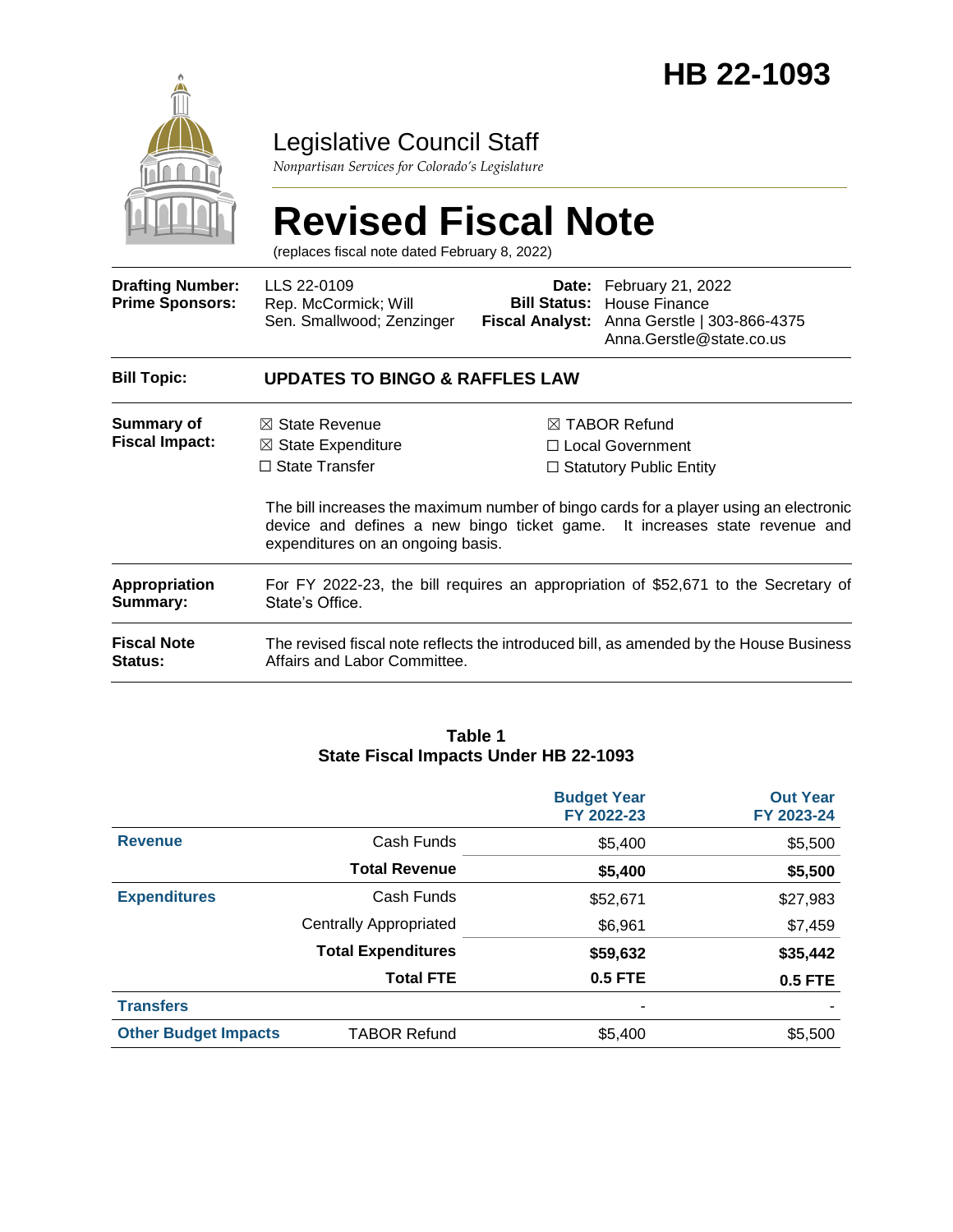Page 2

# February 21, 2022 **HB 22-1093**

### **Summary of Legislation**

The bill increases the maximum number of bingo cards that a player may play using an electronic device from 54 to 100, and adds bingo ticket games to the definition of bingo. Bingo ticket games are a type of bingo that is played with a strip of up to five connected bingo cards.

#### **State Revenue**

The bill increases state revenue to the Department of State Cash Fund by \$5,400 in FY 2022-23, and by \$5,500 in FY 2023-24. Fee revenue from licensing is subject to TABOR.

**Fee impact on bingo and raffle licensees.** Colorado law requires legislative service agency review of measures which create or increase any fee collected by a state agency. These fee amounts are estimates only, actual fees will be set administratively by the Secretary of State's Office based on cash fund balance, estimated program costs, and the estimated number of equipment and licensees subject to the fee. The table below identifies the fee impact of this bill. The bill is anticipated to result in three new manufacturer applications, and 33 new bingo and raffle license applications in FY 2022-23, and 34 in FY 2023-24, at current fee amounts.

| <b>Fiscal Year</b> | <b>Type of Fee</b>                  | Fee   | <b>Number</b><br><b>Affected</b> | <b>Total Fee</b><br><b>Impact</b> |
|--------------------|-------------------------------------|-------|----------------------------------|-----------------------------------|
|                    | Bingo & Raffle Manufacturer License | \$700 | 3                                | \$2,100                           |
| FY 2022-23         | Bingo & Raffle License              | \$100 | 33                               | \$3,300                           |
|                    | <b>FY 2022-23 Total</b>             |       | \$5,400                          |                                   |
|                    | Bingo & Raffle Manufacturer License | \$700 | 3                                | \$2,100                           |
| FY 2023-24         | Bingo & Raffle License              | \$100 | 34                               | \$3,400                           |
|                    | FY 2023-24 Total                    |       |                                  | \$5,500                           |

#### **Table 2 Fee Impact on Bingo Raffle Licensees**

#### **State Expenditures**

The bill increases state expenditures in the Secretary of State's Office by \$59,632 in FY 2022-23, and by \$35,442 in FY 2023-24, from the Department of State Cash Fund. Expenditures are shown in Table 3 and detailed below.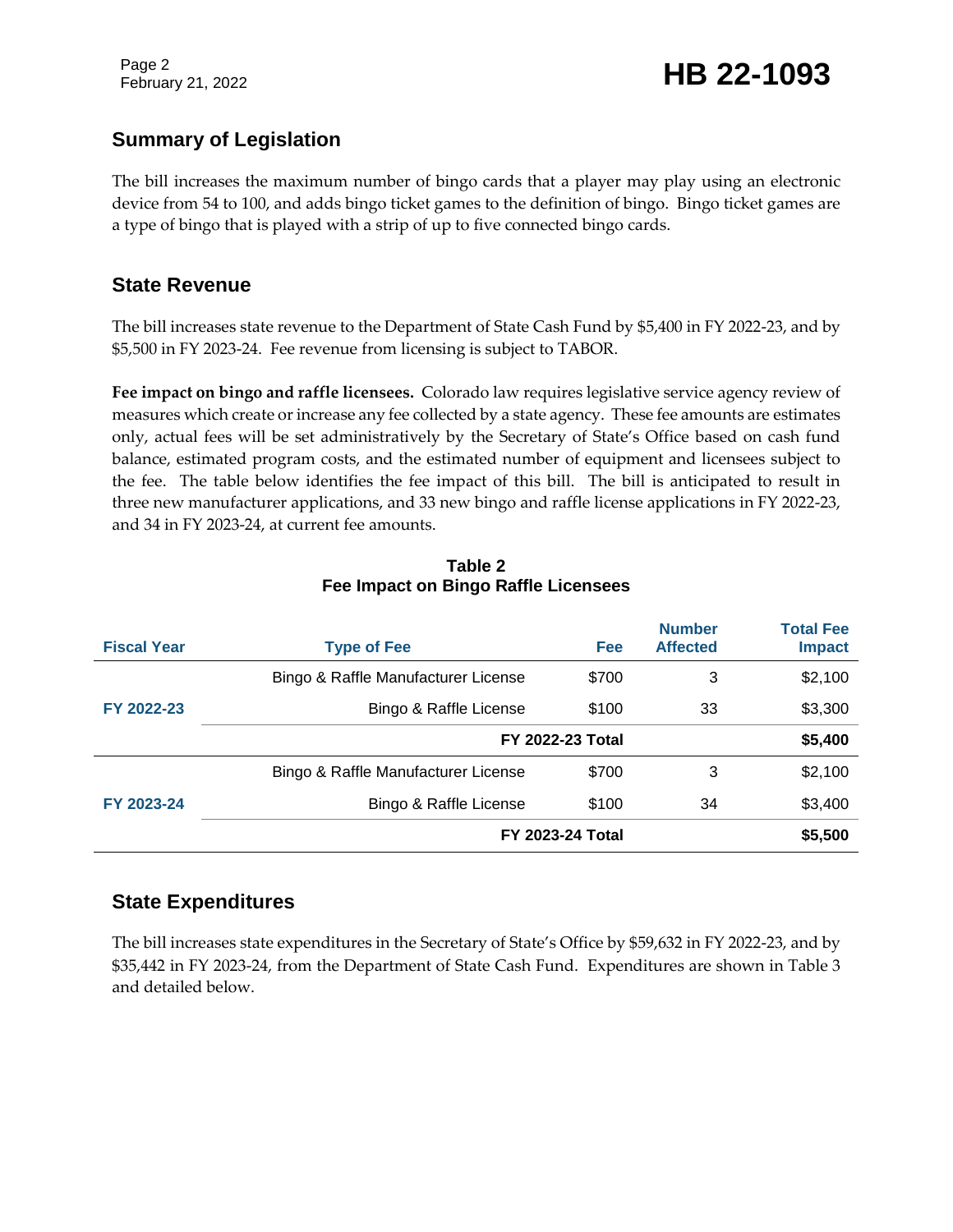# February 21, 2022 **HB 22-1093**

|                                           |                   | FY 2022-23 | FY 2023-24 |
|-------------------------------------------|-------------------|------------|------------|
| <b>Department of State</b>                |                   |            |            |
| <b>Personal Services</b>                  |                   | \$21,796   | \$27,308   |
| <b>Operating Expenses</b>                 |                   | \$675      | \$675      |
| <b>Capital Outlay Costs</b>               |                   | \$6,200    |            |
| <b>Computer Programming</b>               |                   | \$24,000   |            |
| Centrally Appropriated Costs <sup>1</sup> |                   | \$6,961    | \$7,459    |
|                                           | <b>Total Cost</b> | \$59,632   | \$35,442   |
|                                           | <b>Total FTE</b>  | $0.5$ FTE  | $0.5$ FTE  |

#### **Table 3 Expenditures Under HB22-1093**

<sup>1</sup> *Centrally appropriated costs are not included in the bill's appropriation.*

**Secretary of State's Office.** The department will require 0.5 FTE beginning in FY 2022-23. The staffing includes an administrator to conduct rulemaking, review new applications for new bingo raffle and manufacturer licenses, and to review and oversee testing of the new devices, and a compliance investigator to conduct inspections and training and to handle complaints. Staffing levels in FY 2022-23 are prorated for a September start date.

**Computer programming.** The department's IT Division will modify the bingo application system to align with the changes in the bill. Costs are expected to require 200 hours at a standard rate of \$120 per hour in FY 2022-23 only.

**Centrally appropriated costs.** Pursuant to a Joint Budget Committee policy, certain costs associated with this bill are addressed through the annual budget process and centrally appropriated in the Long Bill or supplemental appropriations bills, rather than in this bill. These costs, which include employee insurance and supplemental employee retirement payments, are shown in Table 3.

#### **Other Budget Impacts**

**TABOR refunds.** The bill is expected to increase the amount of state revenue required to be refunded to taxpayers by the amounts shown in the State Revenue section. This estimate assumes the December 2021 LCS revenue forecast. A forecast of state revenue subject to TABOR is not available beyond FY 2023-24. Because TABOR refunds are paid from the General Fund, increased cash fund revenue will reduce the amount of General Fund available to spend or save.

#### **Effective Date**

The bill takes effect 90 days following adjournment of the General Assembly sine die, assuming no referendum petition is filed.